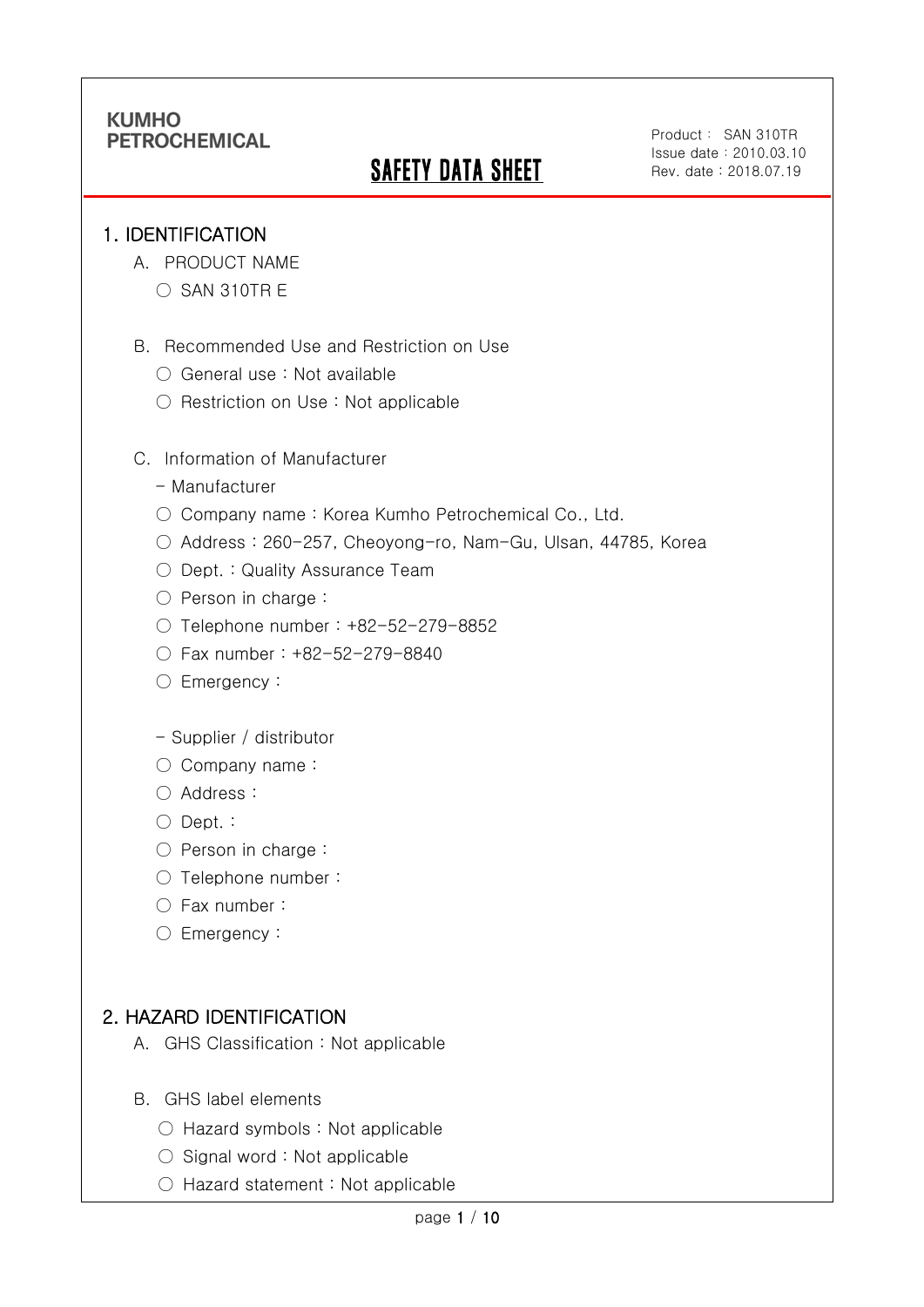Ī

# **SAFETY DATA SHEET**

○ Precautionary statements : Not applicable

C. Other hazards which do not result in classification :

- NFPA rating: (0~4 steps) : Health=0, Flammability=0, Reactivity=0

## 3. COMPOSITION/INFORMATION ON INGREDIENTS

| Chemical name                   | CAS No./ECL No./EINECS No.  | Contents(%) |
|---------------------------------|-----------------------------|-------------|
| Styrene Acrylonitrile copolymer | $9003 - 54 - 7$ /KE-29423/- | $97 - 100$  |
| Additives                       | Proprietary                 | $0 - 3$     |

※ Reference No. : ECL(Registration number of Korean Existing Chemical List) EINECS(Registration number of Europe Existing Chemical List)

#### 4. FIRST-AID MEASURES

- A. Eye Contact :
	- Immediately flush eyes with plenty of water at least 15minutes.
	- If irritation persists, get a doctor's examination.
- B. Skin Contact :
	- Wash the contaminated skin area with running water.
	- Remove contaminated clothes and shoes.
	- If irritation persists, get a doctor's attention.

#### C. Inhalation :

- Intake the water to clean the throat and blow nose to remove the dust.
- Remove victim to fresh air immediately.
- Take Artificial respiration if not breathing.
- Give oxygen if breathing is difficult.
- Get medical attention.
- D. Ingestion :
	- Rinse mouth with water.
	- Immediately give large amounts of water to drink for help ease the irritation.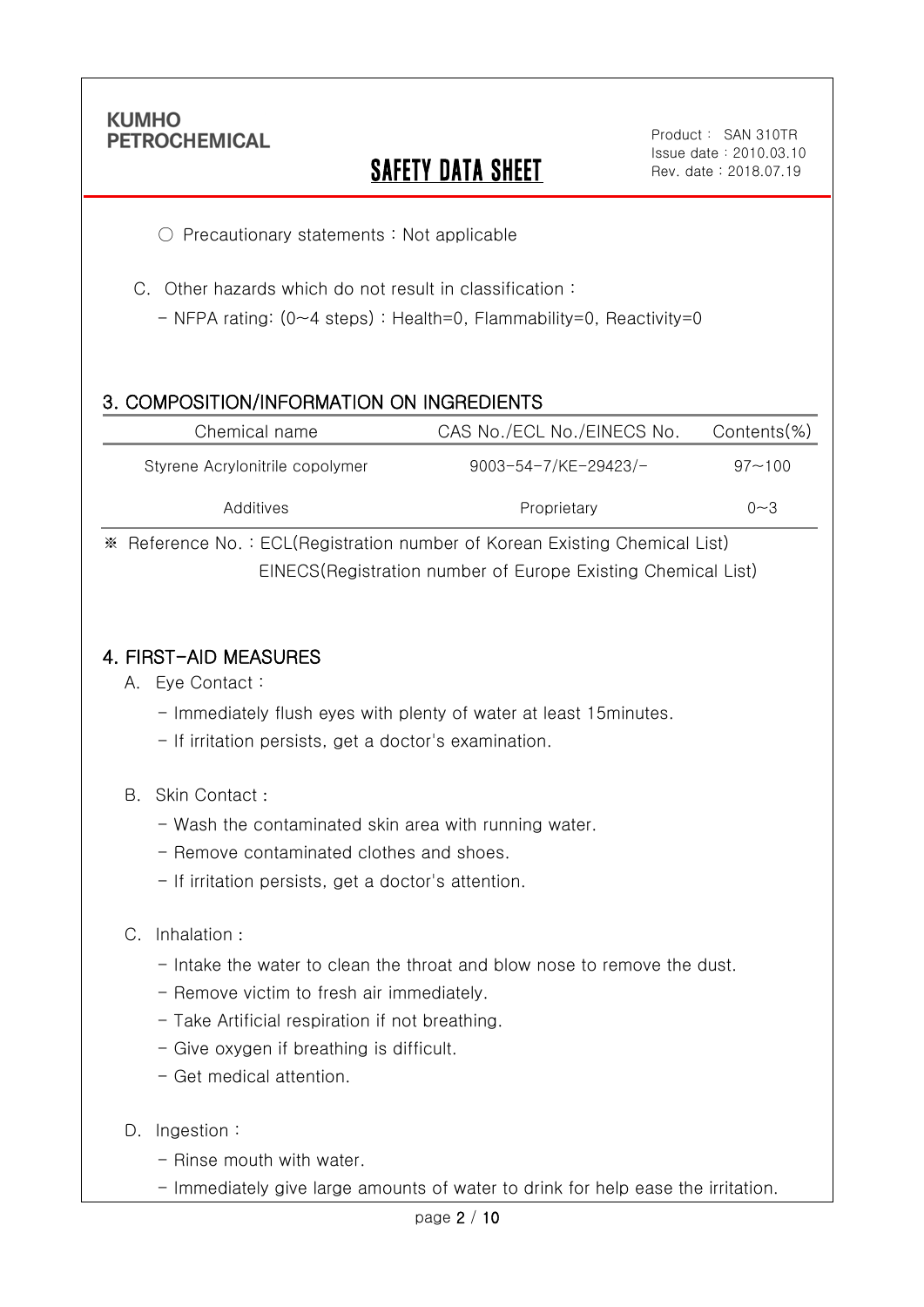Ī

# SAFETY DATA SHEET

- Get medical aid if irritation or symptoms occur.

- E. Delay and immediate effects and also chronic effects from short and long term exposure :
	- Steams by plastic processing at high temperature may cause eyes and respiratory irritation.
- F. Notice to Physician :
	- Treatment may vary with condition of victim and specifics of incident.

#### 5. FIRE FIGHTING MEASURE

- A. Suitable (Unsuitable) extinguishing media :
	- $\circ$  Extinguishing media : Powder foam, carbon dioxide, water or foam.
	- Unsuitable Extinguishing media : Do not use direct water.
	- Large fire : Water spray, foam.
- B. Specific hazards arising from the chemical
	- Combustion :
		- Irritating, corrosive and/or toxic gases may occur by fire.
		- Generate carbon dioxide, carbon monoxide when combustion.
	- Levels of fire hazard :
		- Containers may rupture or explode if exposed.
		- Dust / air mixtures may ignite or explode.
- C. Fire fighting procedures and equipments :
	- Wear appropriate personal protective equipment(see section 8. EXPOSURE CONTROLS/PERSONAL PROTECTION).
	- Avoid inhalation of smoke or gas when fire fighting.
	- Move container from fire area if it can be done without risk.
	- Cool containers with water until well after fire is out.
	- Stay upwind and keep out of low areas.
	- Dust / air mixtures may ignite or explode.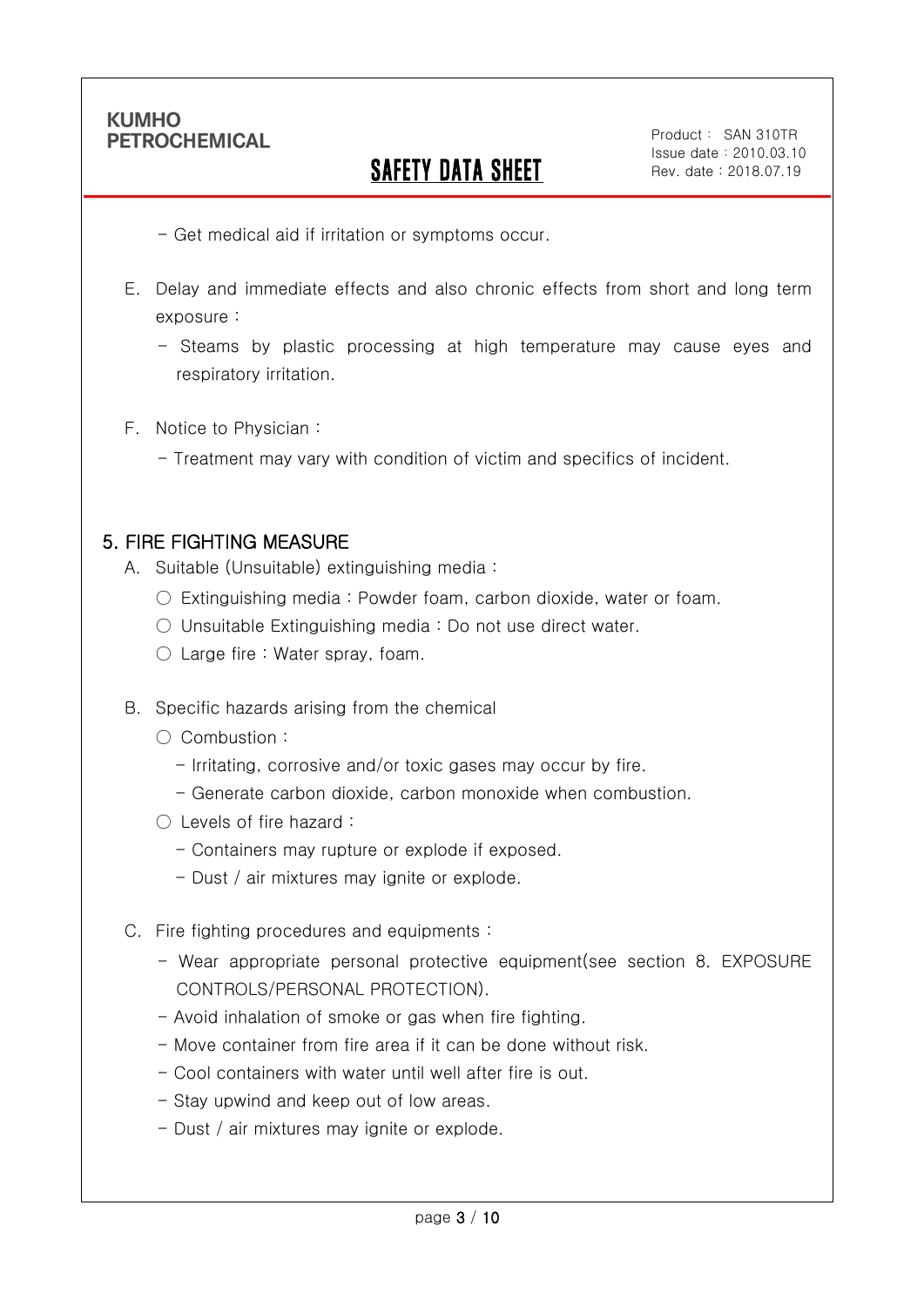Ī

# SAFETY DATA SHEET

Product: SAN 310TR Issue date:2010.03.10 Rev. date : 2018.07.19

#### 6. ACCIDENTAL RELEASE MEASURES

- A. Personal Precautions, Protective Equipment and Emergency procedures :
	- Perform in accordance with 「 See section 8. EXPOSURE CONTROLS / PERSONAL PROTECTION」. Put on appropriate personal protective equipment.
	- Suppression occurrence of dust.
	- Avoid contact with eyes and skin.
	- Avoid inhalation of substance itself or combustion.
	- Evacuation against the wind.
	- Keep unauthorized personnel out.
	- Avoid contact with heat, sparks, flame or other ignition sources.
- B. Environmental Precautions
	- Avoid dispersal of spilt material and runoff and contact with waterways, drains and sewers. If large spills, advise emergency services.
- C. Methods and materials for containment and cleaning up :
	- $\bigcirc$  For small spills.
		- Remove all sources of ignition.
		- Suppression occurrence of dust.
		- Appropriate container for disposal of spilled material collected.
		- Ventilate leak areas and clearing leak area.
	- For large spills.
		- Remove all sources of ignition.
		- Suppression occurrence of dust.
		- Avoid entering to sewers or water system.
		- Appropriate container for disposal of spilled material collected.
		- Wash contaminated area and wash off used tools with soap and water.

### 7. HANDLING AND STORAGE

- A. Handling :
	- Perform in accordance with 「 See section 8. EXPOSURE CONTROLS / PERSONAL PROTECTION」. Put on appropriate personal protective equipment.
	- Handle in a well-ventilated place.
	- Avoid contact with heat, sparks, flame or other ignition sources.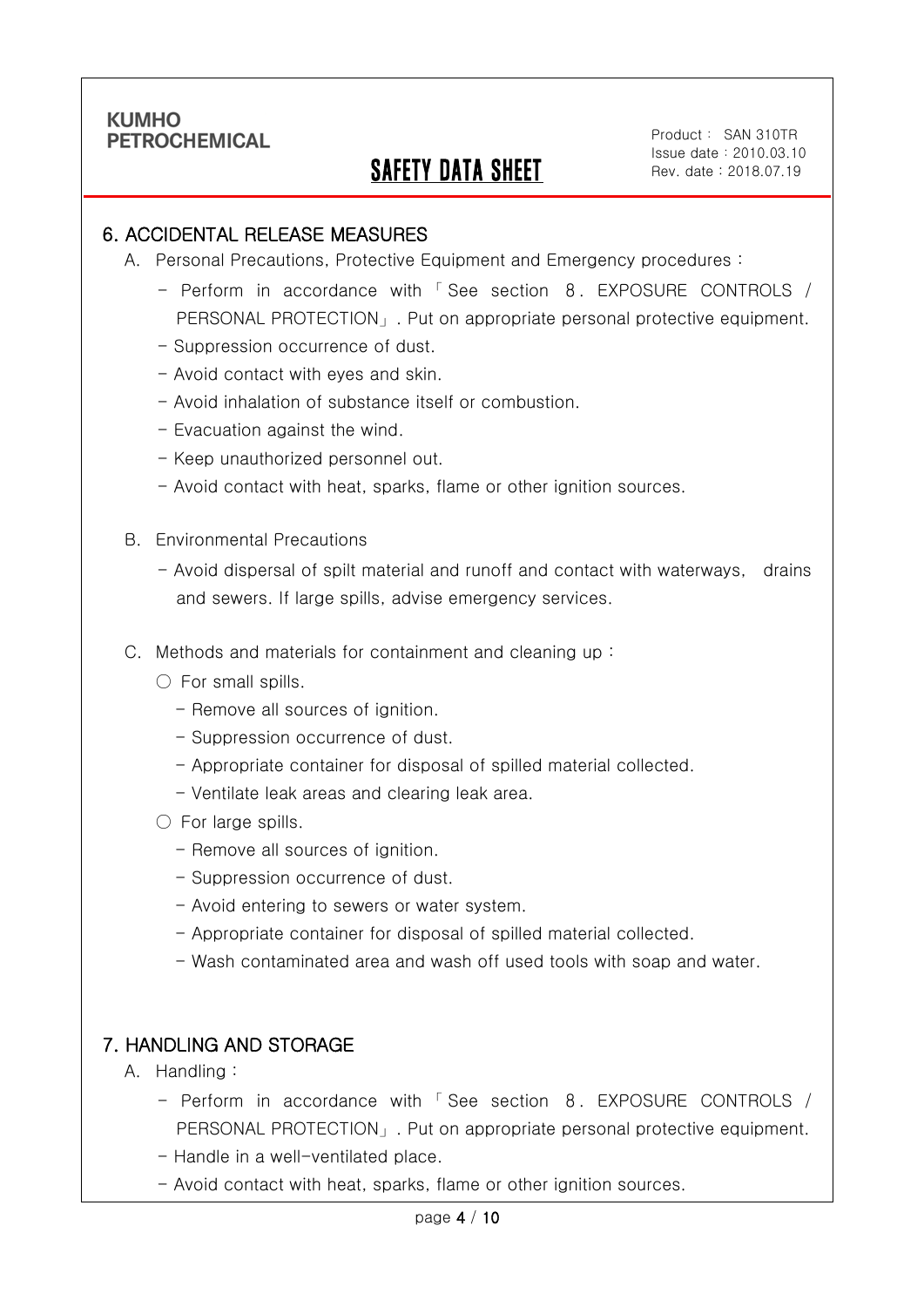Ī

# SAFETY DATA SHEET

- Remove all sources of ignition.
- Wash thoroughly after handling.
- B. Storage Precautionary Statements :
	- Keep in original container and tightly closed.
	- Store in a cool, dry, location and avoid heat.
	- Avoid contact with incompatible materials.

### 8. EXPOSURE CONTROLS/PERSONAL PROTECTION

- A. Exposure limit
	- Exposure limit under ISHL : Not applicable
	- ACGIH : Not applicable
	- Biological exposure limits : Not applicable
- B. Engineering Controls
	- A system of local and/or general exhaust is recommended when employee exposures are above the Exposure Limits. Local exhaust ventilation is generally preferred because it can control the emissions of the contaminant at its source, preventing dispersion of it into the general work area. The use of local exhaust ventilation is recommended to control emissions near the source.
- C. Personal Protective Equipment :
	- Respiratory Protection : Use the respirator be given official approval by Korea Occupational Safety & Health Agency. Under conditions of frequent use or heavy exposure, Respiratory protection may be needed. Respiratory protection is ranked in order from minimum to maximum. Consider warning properties before use.
		- Dust, mist, fume-purifying respiratory protection
		- Any air-purifying respirator with a corpuscle filter of high efficiency
		- Any respiratory protection with a electromotion fan(for dust, mist, fume-purifying)
		- ※ For Unknown Concentration or Immediately Dangerous to Life or Health
			- Self-contained breathing apparatus(pressure-demand or other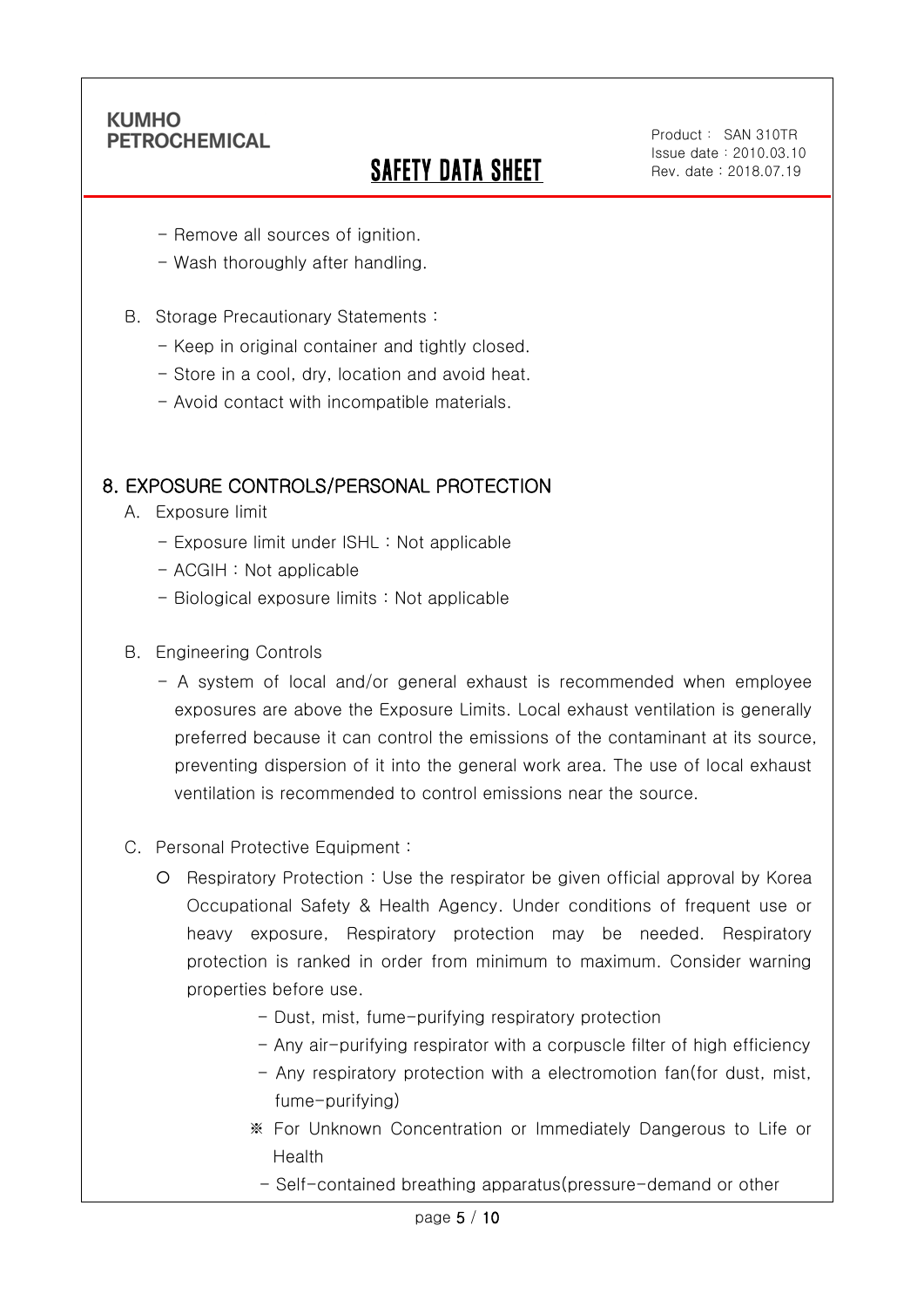Ī

# SAFETY DATA SHEET

Product: SAN 310TR Issue date:2010.03.10 Rev. date : 2018.07.19

positive-pressure mode in combination)

- Supplied-air respirator with full facepiece
- Eye Protection : Wear primary eye protection such as splash resistant safety goggles with a secondary protection faceshield. Provide an emergency eye wash station and quick drench shower in the immediate work area.
- Hand Protection : Wear chemical resistant protected gloves if there is hazard potential for direct skin contact. Wear heat resistant protected gloves to withstand the temperature of molten product.
- Body Protection : Wear chemical resistant protected clothing if there is hazard potential for direct contact.

# 9. PHYSICAL AND CHEMICAL PROPERTIES

- A. Appearance : Pellet
- B. Odor : Odorless
- C. Odor threshold : Not available
- D. pH : Not applicable
- E. Melting point/Freezing point : 180~220℃
- F. Initial Boiling Point/Boiling Ranges : Not available
- G. Flash point : Not available
- H. Evapourating Rate : Not applicable
- I. Flammability(solid, gas) : Not available
- J. Upper/Lower Flammability or explosive limits : Not available
- K. Vapour pressure : Not applicable
- L. Solubility : Insoluble
- M. Vapour density(Air=1) : Not applicable
- N. Relative density : 1.06~1.07
- O. Partition coefficient of n-octanol/water : Not available
- P. Autoignition Temperature : Not available
- Q. Decomposition Temperature : Not applicable
- R. Viscosity : Not available
- S. Molecular weight : Not available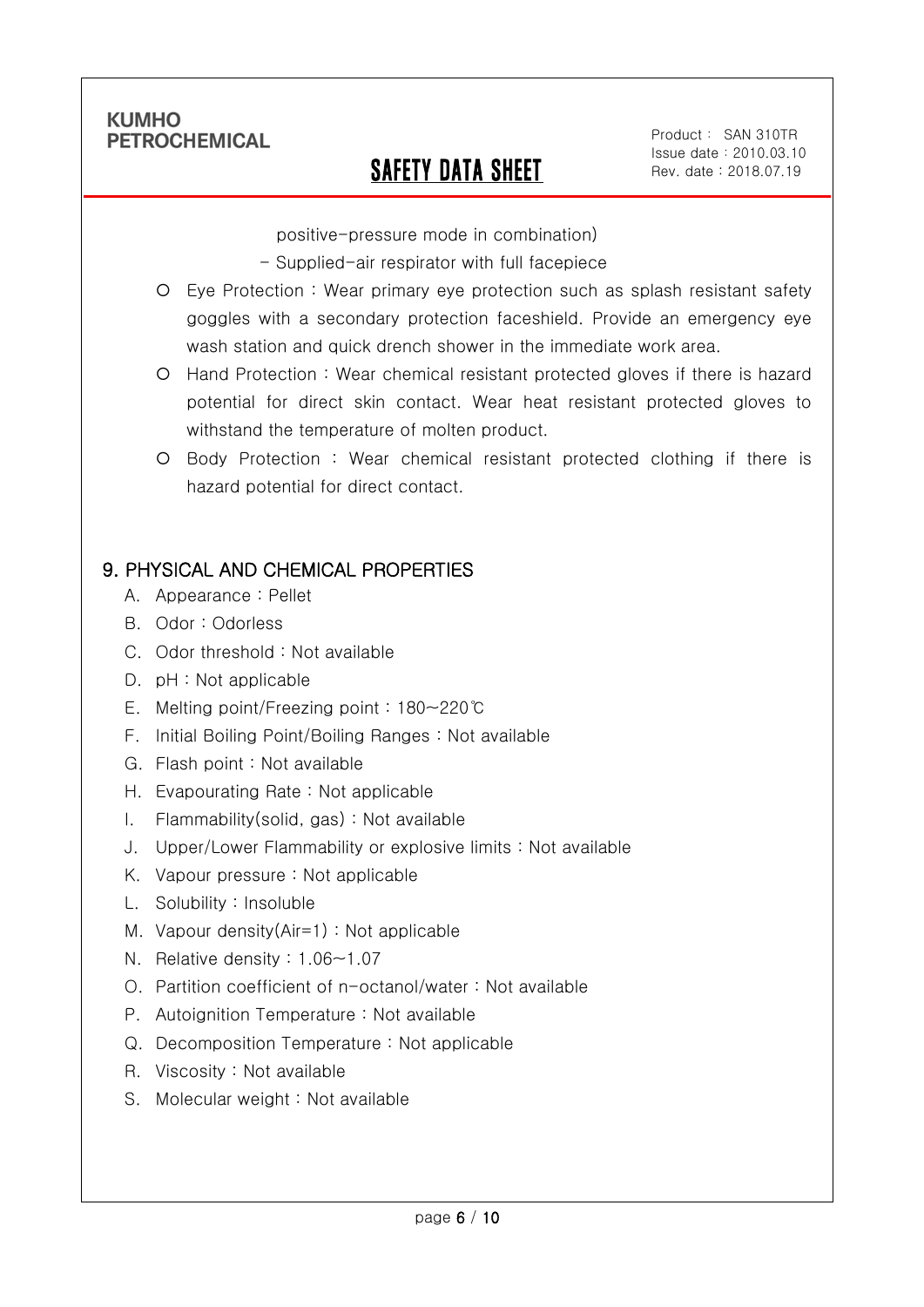# **SAFETY DATA SHEET**

#### 10. STABILITY AND REACTIVITY

A. Stability

Ī

- This material is stable under recommended storage and handling conditions

- B. Possibility of Hazardous Reaction
	- Will not occur.
- C. Conditions to Avoid
	- Avoid contact with heat, sparks, flame or other ignition sources.
- D. Materials to Avoid
	- Strong oxidizing agents.
- E. Hazardous Decomposition Products
	- Carbon monoxide, carbon dioxide

### 11. TOXOCOLOGICAL INFORMATION

- A. Information on the likely routes of exposure
	- (Respiratory tracts) : Not applicable
	- (Oral) : Not applicable
	- (Eye ∙ Skin) : Not applicable
- B. Delayed and immediate effects and also chronic effects from short and long term exposure
	- Acute toxicity : Not available
	- O Skin corrosion/irritation : Not available
	- O Serious eye damage/irritation : Not available
	- O Respiratory sensitization : Not available
	- O Skin sensitization : Not available
	- Carcinogenicity : Not available
	- Germ cell mutagenicity : Not available
	- O Reproductive toxicity : Not available
	- Specific target organ toxicity(single exposure) : Not available
	- Specific target organ toxicity(repeated exposure) : Not available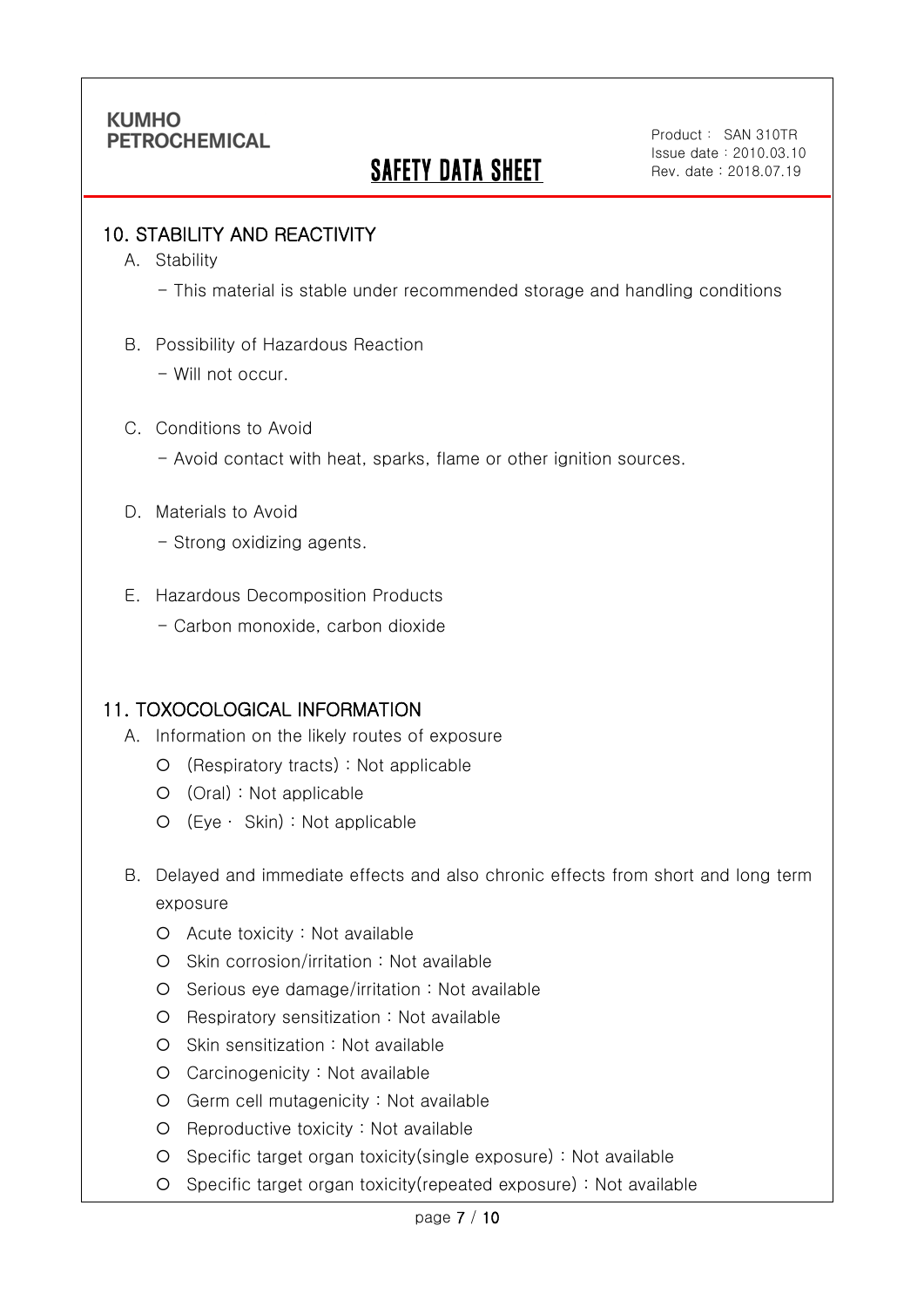Ī

# **SAFETY DATA SHEET**

- Aspiration hazard : Not available
- O Chronic effect : Not available
- C. Calculation the classification of the mixture(acute toxicity estimate calculation etc.) : Not applicable

### 12. ECOLOGICAL INFORMATION

- A. Ecotoxicity : Not available
- B. Persistence and degradability : Not available
- C. Bioaccumulative potential : Not available
- D. Mobility in soil: Not available
- E. Other adverse effects : Not available

### 13. DISPOSAL CONSIDERATION

- A. Disposal methods
	- The user of this product must properly characterize the waste/container generated from the use of this product in accordance with all applicable federal, state and/or local laws and regulations in order to determine the proper disposal of the waste in accordance with all applicable federal, state and/or local laws and regulations.
- B. Special precautions for disposal :
	- The user of this product must disposal by oneself or entrust to waste disposer or person who other' s waste recycle and dispose, person who establish and operate waste disposal facilities.
	- Dispose of waste in accordance with local regulation.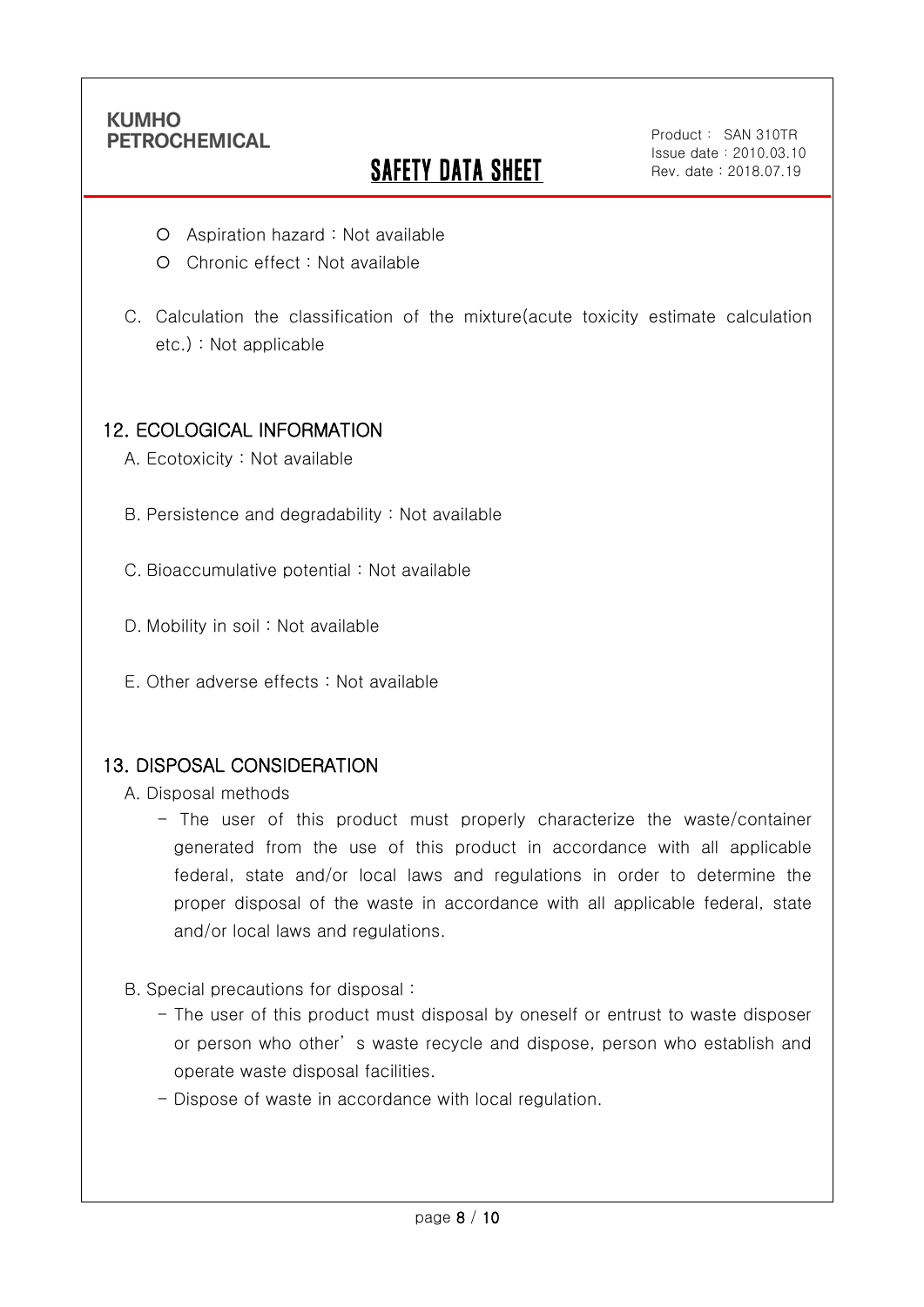Ī

# SAFETY DATA SHEET

#### 14. TRANSPORT INFORMATION

A. UN number : Not regulated for transport of dangerous goods

B. Proper shipping name : Not applicable

C. Hazard class : Not applicable

D. Packing group : Not applicable

- E. Marine pollutant : Not available
- F. Special precautions for user related to transport or transportation measures :
	- 1) EmS FIRE SCHEDULE : Not applicable
	- 2) EmS SPILLAGE SCHEDULE : Not applicable
- G. IATA Transport : Not Classified as dangerous for IATA Transport

#### 15. REGULATORY INFORMATION

A. Korea Industry Safety and Health Law (ISHL) :

 $\circ$  This product is not subject to the chemical for classification and labeling under ISHL Article 41.

B. The Toxic Chemical Control Act in Korea(TCCA)

- $\bigcirc$  This product is not classified as Toxic chemical and Observational chemical under TCCA Article 2.3. and 2.4.
- Toxic Release Inventory(TRI) Chemicals: Not regulated
- C. Dangerous goods Safety Management Law in Korea : Not applicable

#### D. US regulations

- OSHA regulation (29CFR1910.119) : Not available
- CERCLA section 103 (40CFR302.4) : Not available
- EPCRA section 302(40CFR355.30) : Not available
- $\bigcirc$  EPCRA section 304(40CFR355.40) : Not available
- EPCRA section 313(40CFR372.65): Not available